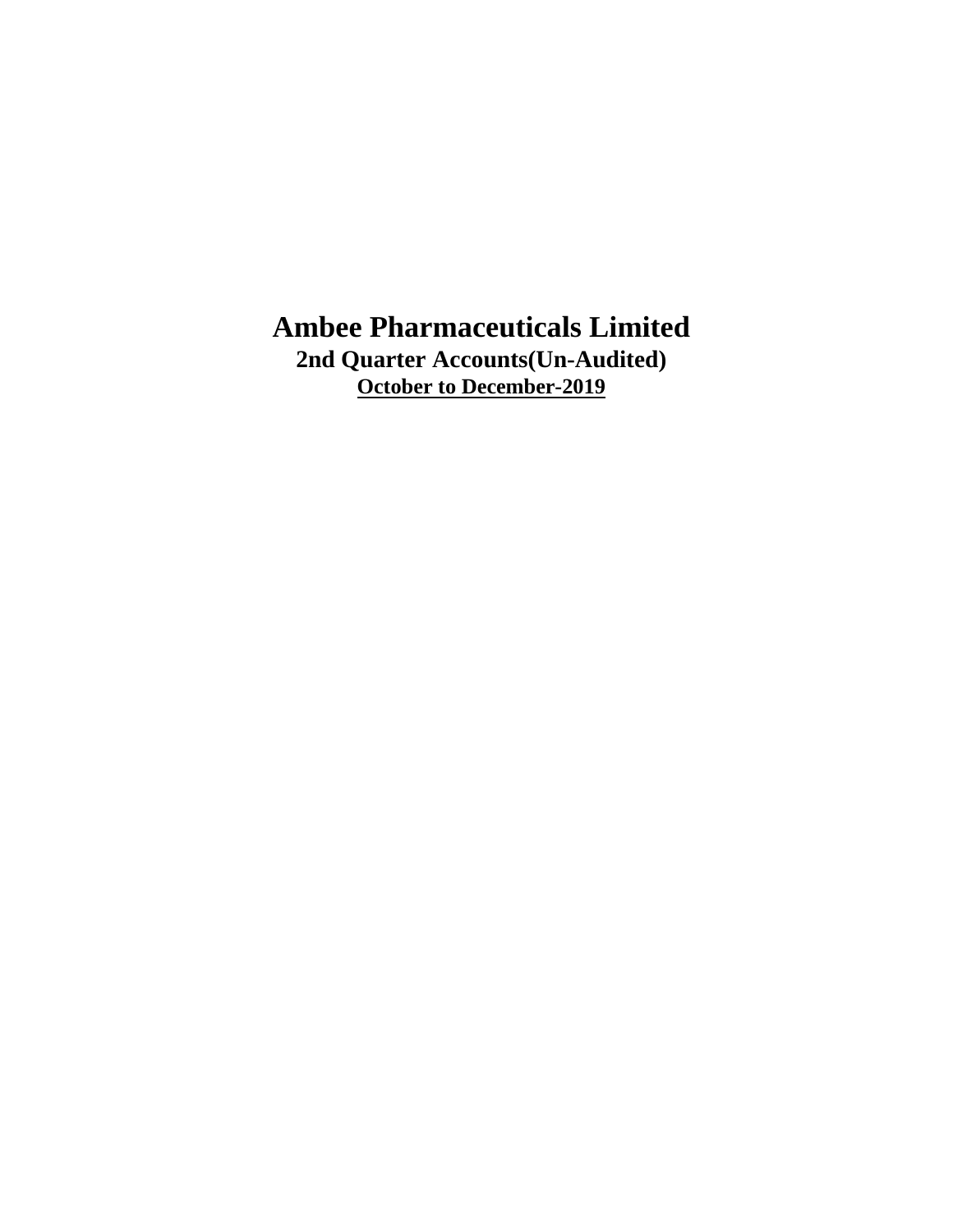## *Statement of Financial Position (Un-audited)*

**As at 31st December 2019**

*Taka '000*

|                                                          | <b>Notes</b>     | 31st Dec. 2019 | 30 June.2019 |
|----------------------------------------------------------|------------------|----------------|--------------|
| <b>ASSETS</b>                                            |                  |                |              |
| <b>Non-Current Assets:</b>                               |                  | 105,880        | 109,131      |
| Property, Plant & Equipment -Carrying Value              | 3                | 105,880        | 109,131      |
|                                                          |                  |                |              |
| <b>Current Assets:</b>                                   |                  | 303,378        | 293,864      |
| <b>Inventories</b>                                       | 4                | 146,095        | 144,528      |
| <b>Trade Receivable</b>                                  |                  | 68,008         | 65,053       |
| Advances, Deposits and Pre-payments                      | 5                | 84,230         | 78,715       |
| Cash and Cash Equivalents                                | 6                | 5,045          | 5,568        |
| <b>Total Assets</b>                                      |                  | 409,258        | 402,995      |
| <b>EQUITY AND LIABILITIES</b>                            |                  |                |              |
| <b>Capital and Reserves:</b>                             |                  | 54,526         | 57,810       |
| Share Capital                                            |                  | 24,000         | 24,000       |
| Tax-Holiday Reserve                                      |                  | 5,134          | 5,134        |
| Retained Earnings- As per statement of changes in equity |                  | 25,392         | 28,676       |
| <b>Non-Current Liabilities:</b>                          |                  | 8,561          | 9,462        |
| Deferred Tax Liabilities                                 | 19               | 7,516          | 7,662        |
| Lease Finance (Non-Current Portion)                      | 7(A)             | 1,045          | 1,800        |
| <b>Current Liabilities and Provisions:</b>               |                  | 346,171        | 335,723      |
| <b>Short Term Credit Facility</b>                        |                  | 102,627        | 96,841       |
| Lease Finance (Current Portion)                          | 7(B)             | 2,900          | 4,303        |
| Laibilities for Goods and Others                         |                  | 12,232         | 11,078       |
| Laibiliteis for expenses                                 | 8                | 11,326         | 11,252       |
| Laibilities for Other Finance                            | $\boldsymbol{9}$ | 160,902        | 165,151      |
| Provission for Income Tax                                | 10               | 37,001         | 35,785       |
| Workers Profit Participation Fund                        | 11               | 8,460          | 7,778        |
| <b>Unclaim Dividend</b>                                  |                  | 10,723         | 3,535        |
| <b>Total Equity And Liabilities</b>                      |                  | 409,258        | 402,995      |
| Net Asset Value per share (NAV)                          |                  | 22.72          | 24.09        |
|                                                          |                  |                |              |

**Sd/- Sd/- Sd/-**

(Serajul Islam) (Sakina Miraly) (Nurjehan Hudda) Director Director Director

**Sd/- Sd/-** (A.K.M. Khairul Aziz) (Jahangir Alam) Chief Financial Officer Company Secretary

Dhaka January 29, 2020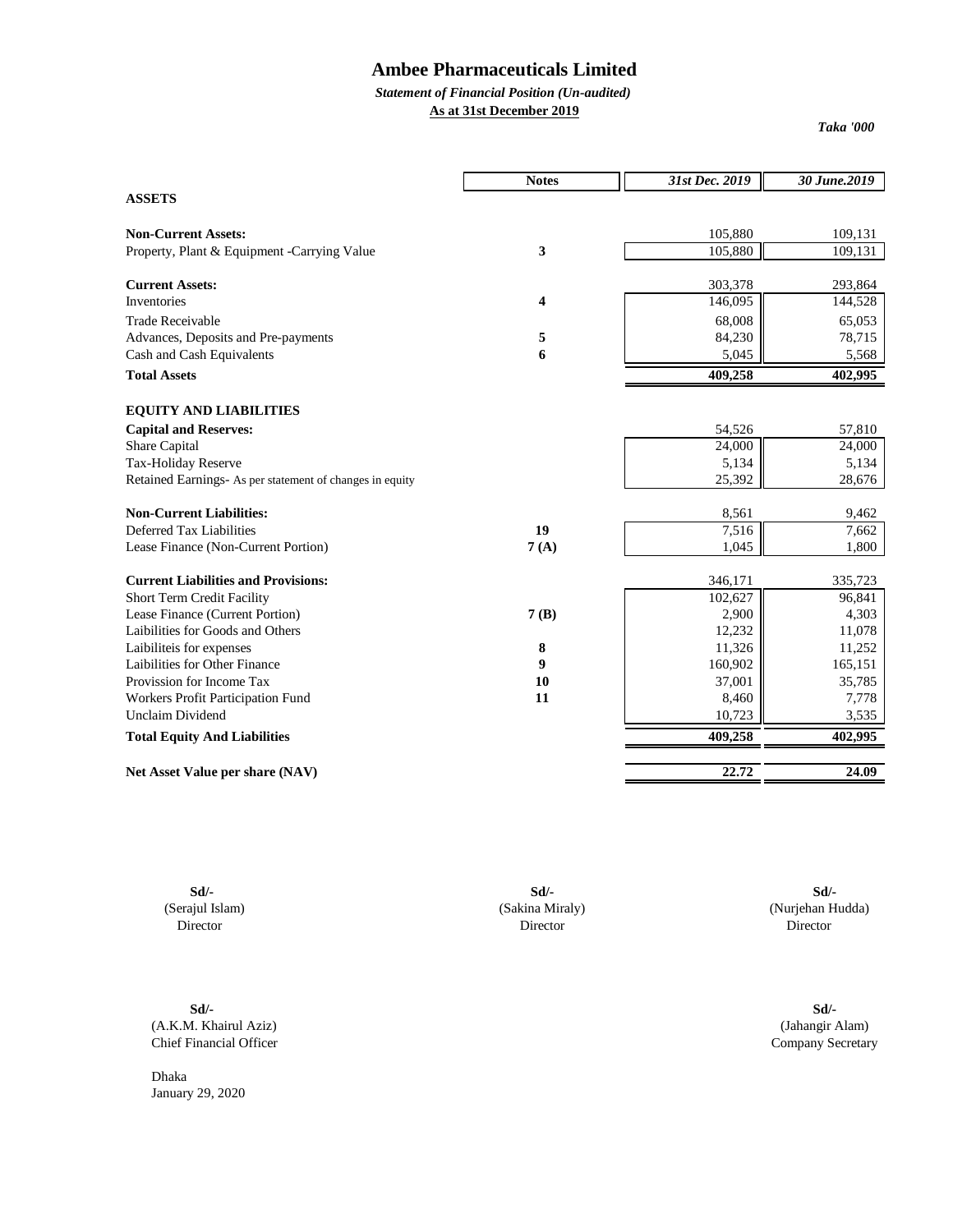## **Statement of Comprehensive Income** *For the 2nd Quarter ended 31st December 2019* **(Unaudited)**

*Taka '000*

|                                           | <b>Note</b> | July-Dec 19 | July-Dec 18 | Oct-Dec 19 | Oct-Dec 18 |
|-------------------------------------------|-------------|-------------|-------------|------------|------------|
| <b>Revenue (Turnover) from Net Sales</b>  |             | 167,651     | 173,095     | 89,423     | 87,050     |
| Cost of Goods Sold                        | 12          | (82,951)    | (85,350)    | (46,996)   | (46,022)   |
| <b>Gross Profit</b>                       |             | 84,700      | 87,744      | 42,427     | 41,027     |
| <b>Operating Expenses:</b>                |             | (76, 142)   | (78, 723)   | (37, 967)  | (36, 540)  |
| <b>Administrative Expenses</b>            | 13          | (12, 936)   | (12, 692)   | (8,981)    | (8, 489)   |
| Marketing and Selling Expenses            | 14          | (63,206)    | (66, 031)   | (28,986)   | (28,051)   |
| <b>Profit for Operation</b>               |             | 8,558       | 9,021       | 4,460      | 4,487      |
| <b>Financial Expenses</b>                 |             | (3, 438)    | (3,572)     | (1,698)    | (1,743)    |
| <b>Profit Before Contribution to WPPF</b> |             | 5,120       | 5,449       | 2,762      | 2,744      |
| <b>Contribution to WPPF</b>               |             | (256)       | (272)       | (138)      | (137)      |
| <b>Net Profit before income-tax</b>       |             | 4,864       | 5,177       | 2,624      | 2,607      |
| <b>Provision for income -tax</b>          |             | (948)       | (1,118)     | (510)      | (570)      |
| <b>Current Tax</b>                        |             | (1,216)     | (1,294)     | (656)      | (652)      |
| Deferred Tax Income/ (Expenses)           |             | 268         | 176         | 146        | 82         |
| <b>Net Profit after income-tax</b>        |             | 3,916       | 4,059       | 2,114      | 2,037      |
| <b>Number of Shares</b>                   |             | 2,400       | 2,400       | 2,400      | 2,400      |
| <b>Earnings Per Share (EPS)</b>           | 15          | 1.63        | 1.69        | 0.88       | 0.85       |

**Sd/- Sd/-** (Serajul Islam) Director

(Sakina Miraly) Director

 (Nurjehan Hudda) Director **Sd/-**

**Sd/-** (A.K.M. Khairul Aziz) Chief Financial Officer

Dhaka January 29, 2020

(Jahangir Alam) Company Secretary **Sd/-**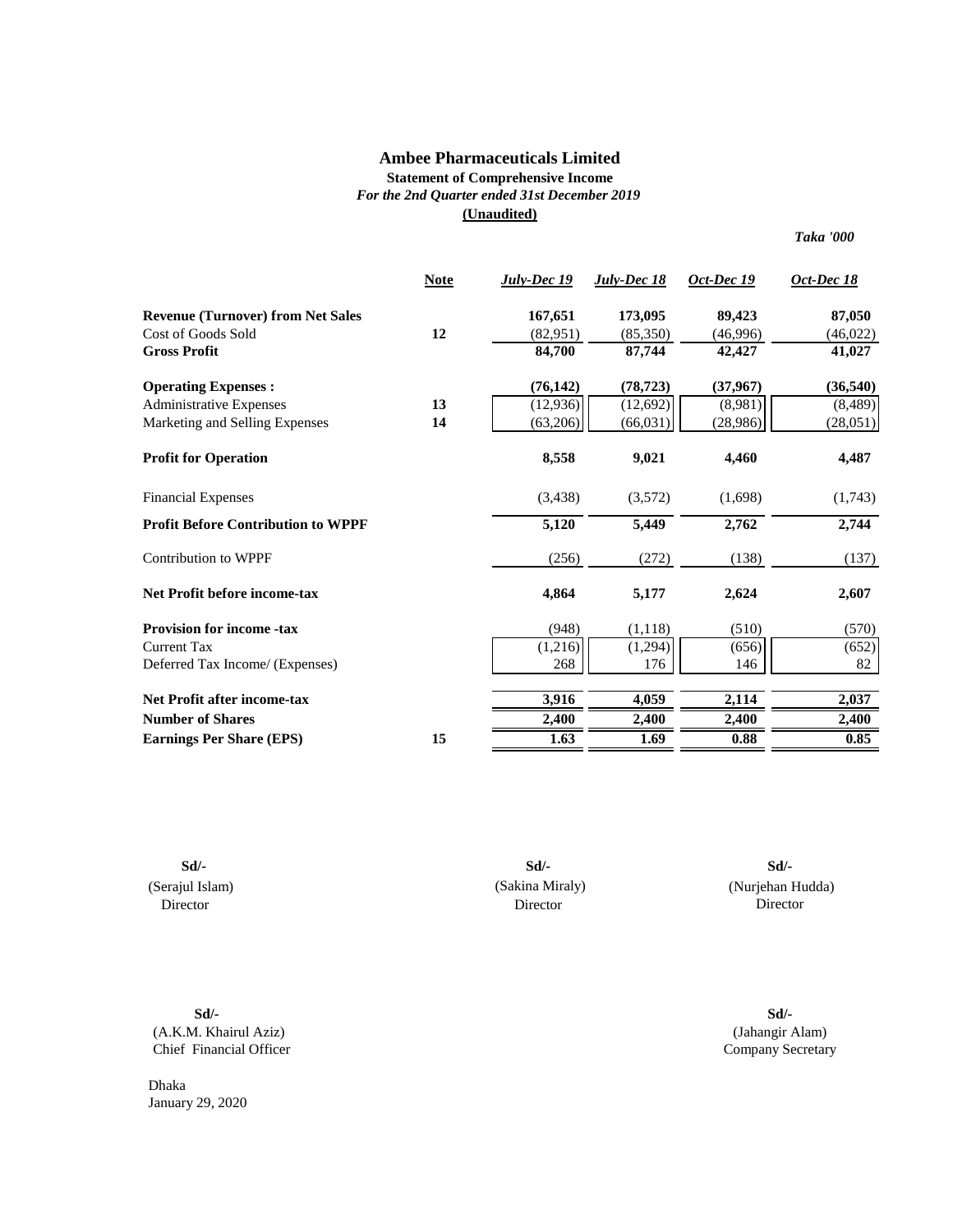**Statement of Changes in Equity** *For the 2nd quarter ended 31st December, 2019* **(Unaudited)**

## **As at 31st December, 2019** *Taka '000*

|                                                   | <b>Share</b><br>Capital  | <b>Tax Holiday</b><br><b>Reserve</b> | <b>Retained</b><br>Earning | <b>Total</b> |
|---------------------------------------------------|--------------------------|--------------------------------------|----------------------------|--------------|
| At 1st July 2019                                  | 24,000                   | 5,134                                | 28,676                     | 57,810       |
| Dividend for the year 2018-19                     |                          |                                      | (7,200)                    | (7,200)      |
| Net Profit after income-tax July to December 2019 | $\overline{\phantom{0}}$ |                                      | 3.916                      | 3.916        |
| At 31st December 2019                             | 24,000                   | 5,134                                | 25,392                     | 54,526       |
| <b>At 30th June 2019</b>                          | 24.000                   | 5,134                                | 28,676                     | 57,810       |

## **As at 31st December , 2018** *Taka '000*

|                                                   | <b>Share</b><br>Capital | <b>Tax Holiday</b><br><b>Reserve</b> | <b>Retained</b><br>Earning | <b>Total</b> |
|---------------------------------------------------|-------------------------|--------------------------------------|----------------------------|--------------|
| At 1st July 2018                                  | 24,000                  | 5,134                                | 32,509                     | 61,643       |
| Dividend for the year 2017-18                     |                         |                                      | (7,200)                    | (7,200)      |
| Net Profit after income-tax July to December 2018 |                         |                                      | 4.059                      | 4,059        |
| At 31st December 2018                             | 24,000                  | 5,134                                | 29,368                     | 58,502       |
| <b>At 30th June 2018</b>                          | 24,000                  | 5,134                                | 32,509                     | 61,643       |

**Sd/- Sd/-** (Serajul Islam) Director

**Sd/-**

(A.K.M. Khairul Aziz) Chief Financial Officer

Dhaka January 29, 2020

(Sakina Miraly) (Nurjehan Hudda) **Sd/-** Director Director

**Sd/-**

Company Secretary (Jahangir Alam)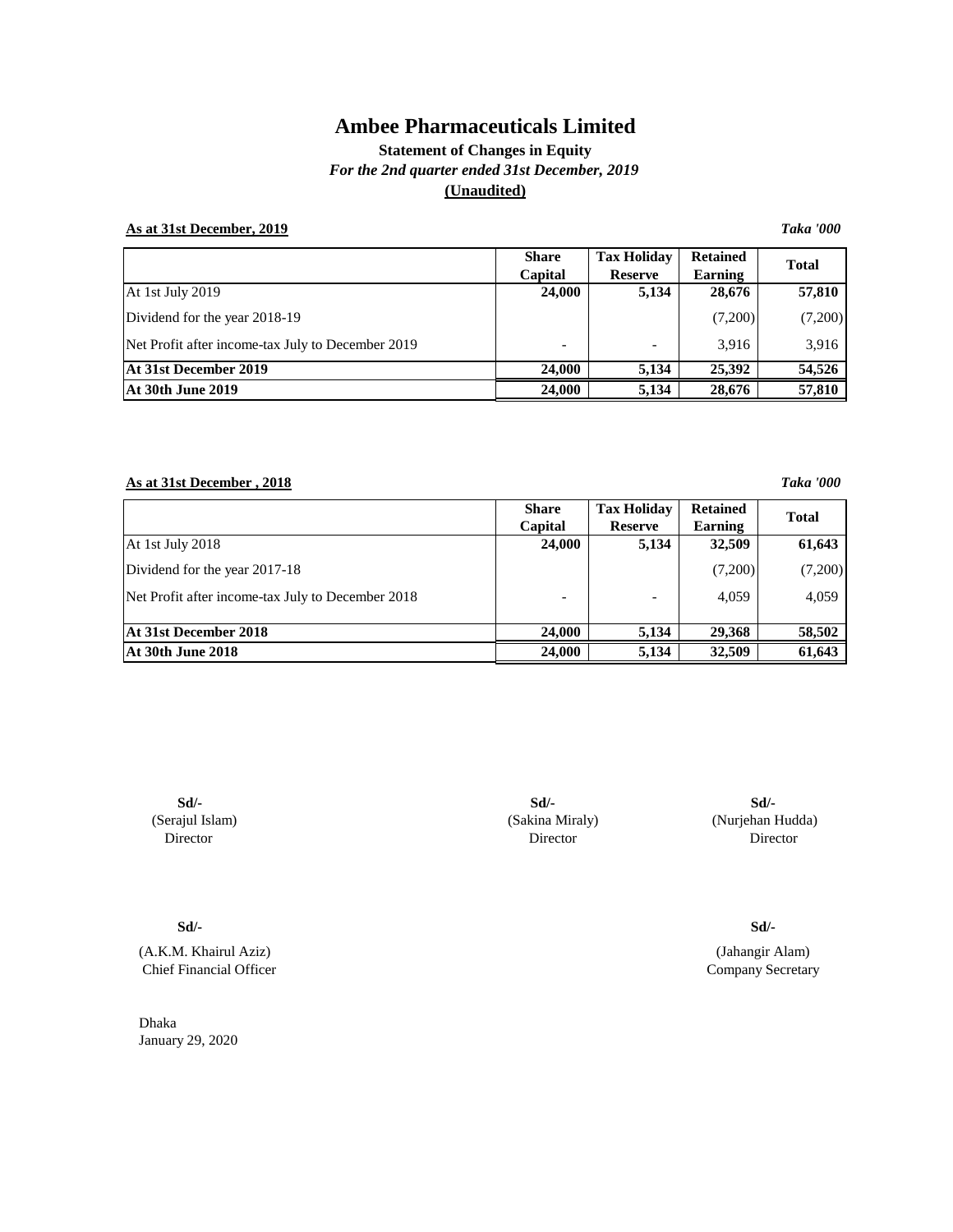## **Statement of Cash Flows (Un-audited)** *For the period from 01 July 2019 to 31st December 2019* **(Unaudited)**

*Taka '000*

|                                                  |    | 2nd Quarter 2019-20<br><b>July-Dec. 2019</b> | 2nd Quarter 2018-19<br><b>July-Dec. 2018</b> |
|--------------------------------------------------|----|----------------------------------------------|----------------------------------------------|
| <b>Cash Flows from Operating Activities:</b>     |    |                                              |                                              |
| Collection from turnover                         |    | 164,696                                      | 174,024                                      |
| Payments for cost and expenses                   |    | (157, 638)                                   | (154, 560)                                   |
| <b>Finance Expenses</b>                          |    | (3, 438)                                     | (3,572)                                      |
| Income-tax paid/deducted at source               |    | (3, 459)                                     | (2,314)                                      |
| <b>Cash Generated from Operating Activities:</b> |    | 161                                          | 13,578                                       |
| <b>Cash Flows from Investing Activities:</b>     |    |                                              |                                              |
| <b>Acquisition of Fixed Assets</b>               |    | (51)                                         | (358)                                        |
| <b>Cash Generated From Investment Activities</b> |    | (51)                                         | (358)                                        |
| <b>Cash Flows from Financing Activities:</b>     |    |                                              |                                              |
| Short Term Credit Facility                       |    | 5,786                                        |                                              |
| Other Finance                                    |    | (4,249)                                      | (6,624)                                      |
| <b>GSP</b> Finance                               |    | (2, 158)                                     |                                              |
| Payment to Bank                                  |    |                                              |                                              |
| Dividend paid                                    |    | (12)                                         | (7,215)                                      |
| <b>Cash Generated From Financial Activities</b>  |    | (633)                                        | (13, 839)                                    |
| Increase/(Decrease) in cash and cash equivalents |    | (523)                                        | (619)                                        |
| Opening cash and cash equivalents                |    | 5,568                                        | 12,659                                       |
| Closing Cash and Bank balances                   |    | 5,045                                        | 12,040                                       |
| Net Operating cash flow per share                | 16 | 0.07                                         | 5.66                                         |
| <b>Components of Cash and Cash Equivalents</b>   |    |                                              |                                              |
| Cash and Cash Equivalents                        |    | 5,045                                        | 12,040                                       |
| <b>Total Cash and Cash Equivalents</b>           |    | 5,045                                        | 12,040                                       |
|                                                  |    |                                              |                                              |

**Sd/- Sd/- Sd/-** (Serajul Islam) (Sakina Miraly) Director Director

 (Nurjehan Hudda) Director

**Sd/- Sd/-** (A.K.M. Khairul Aziz) Chief Financial Officer

(Jahangir Alam) Company Secretary

Dhaka January 29, 2020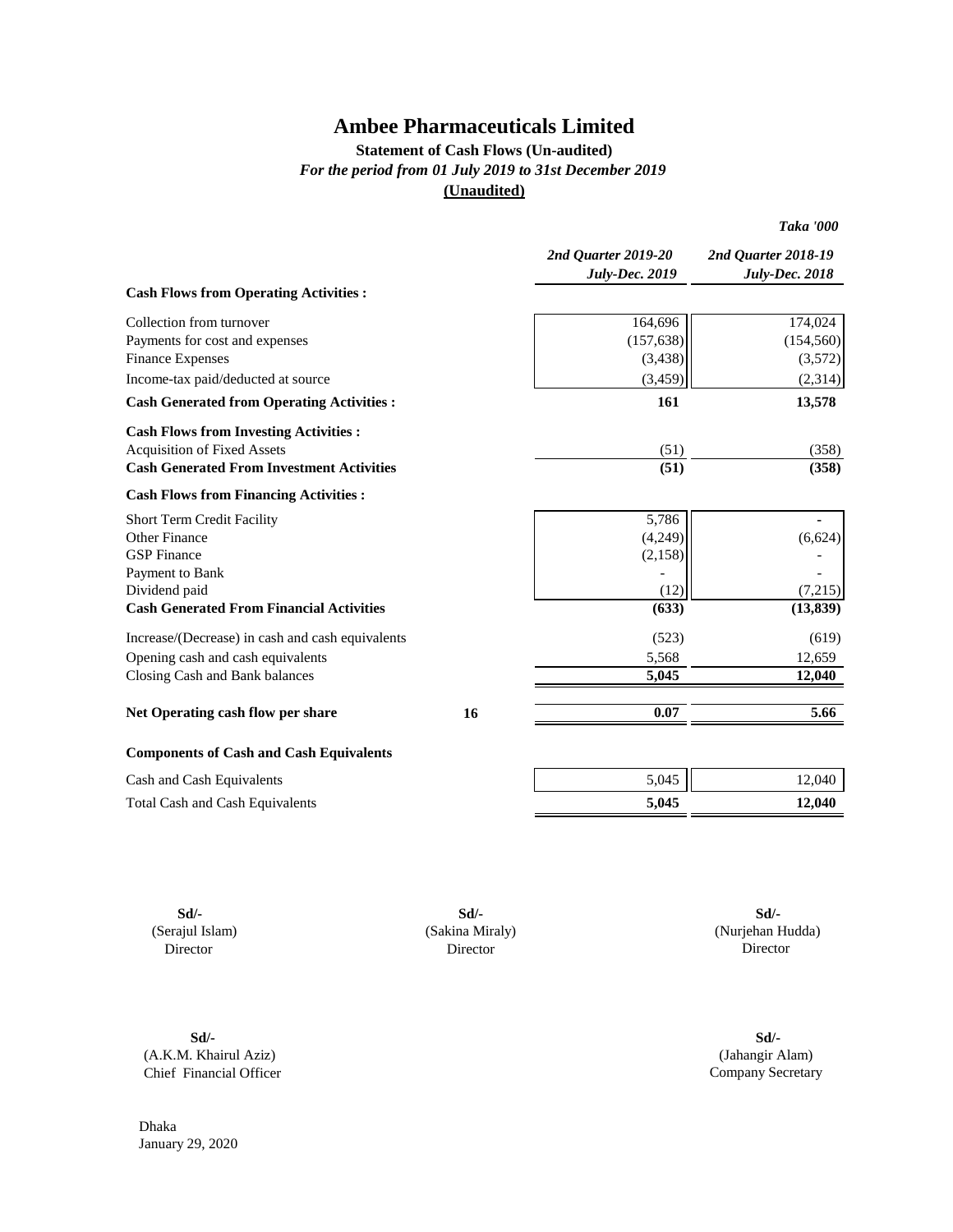#### **3.00 PROPERTY, PLANT & EQUIPMENT :**

|                              |                  | CO <sub>S</sub> T             |                                    |                  |                | <b>DEPRECIATION</b> |                                    |                |                     |                                    |
|------------------------------|------------------|-------------------------------|------------------------------------|------------------|----------------|---------------------|------------------------------------|----------------|---------------------|------------------------------------|
| <b>Particulars</b>           | As on 01.07.2019 | Addition during the<br>period | Adjustment<br>during the<br>Period | As on 31.12.2019 | Rate<br>$\%$   | As on 01.07.2019    | Adjustment<br>during the<br>period | For the period | As on<br>30.12.2019 | Net Book Value as<br>on 31.12.2019 |
| <b>Existing Units -1</b>     |                  |                               |                                    |                  |                |                     |                                    |                |                     |                                    |
| Land                         | 49,033,738       |                               |                                    | 49,033,738       |                |                     |                                    |                |                     | 49,033,738                         |
| Leasehold Land               | 1,215,803        | ٠                             |                                    | 1,215,803        | $\sim$         |                     | ٠                                  |                |                     | 1,215,803                          |
| <b>Factory Building</b>      | 25,453,974       |                               |                                    | 25,453,974       | 2.5            | 13,955,963          | ٠                                  | 143,725        | 14,099,689          | 11,354,286                         |
| Plant and Machinery          | 61,668,702       |                               |                                    | 61,668,702       | $\overline{7}$ | 46,378,818          | $\overline{\phantom{a}}$           | 535,146        | 46,913,964          | 14,754,738                         |
| Deep Tube Well               | 1,368,000        |                               |                                    | 1,368,000        | 15             | 1,102,066           | ٠                                  | 19,945         | 1,122,011           | 245,989                            |
| Diesel Generating Set        | 446,500          |                               |                                    | 446,500          | 15             | 348,415             |                                    | 7,356          | 355,772             | 90,728                             |
| Loose Tools                  | 98,001           |                               |                                    | 98,001           | 15             | 94,179              |                                    | 287            | 94,466              | 3,535                              |
| Laboratory Equipment         | 3,200,156        |                               |                                    | 3,200,156        | 10             | 2,275,411           | ٠                                  | 46,237         | 2,321,648           | 878,508                            |
| Electrical Installation      | 556,455          |                               |                                    | 556,455          | 10             | 226,304             | $\overline{\phantom{a}}$           | 16,508         | 242,812             | 313,643                            |
| Laboratory Glass Ware        | 41,626           | ٠                             |                                    | 41,626           | 15             | 41,486              |                                    | 11             | 41,497              | 130                                |
| Production Equipment         | 1,220,541        | ٠                             | $\overline{\phantom{a}}$           | 1,220,541        | 10             | 804,565             | $\sim$                             | 20,799         | 825,364             | 395,177                            |
| Transport and Vehicles       | 12,530,135       |                               | ٠                                  | 12,530,135       | 20             | 9,168,261           | $\overline{\phantom{a}}$           | 336,187        | 9,504,448           | 3,025,687                          |
| Motorcycle                   | 38,662,774       |                               | $\overline{\phantom{a}}$           | 38,662,774       | 20             | 20,855,116          | $\overline{\phantom{a}}$           | 1,780,766      | 22,635,882          | 16,026,892                         |
| Furniture and Fixtures       | 3,510,681        |                               | $\overline{\phantom{a}}$           | 3,510,681        | 10             | 2,599,894           | $\overline{\phantom{a}}$           | 45,539         | 2,645,433           | 865,248                            |
| Office Equipment             | 12,403,336       | 51,500                        |                                    | 12,454,836       | 15             | 9,537,314           | $\overline{\phantom{a}}$           | 218,814        | 9,756,128           | 2,698,708                          |
| Office By-cycles             | 15,962           | $\overline{\phantom{a}}$      | $\overline{\phantom{a}}$           | 15,962           | 20             | 15,670              | $\overline{\phantom{a}}$           | 29             | 15,699              | 263                                |
| <b>Books</b>                 | 98,060           |                               |                                    | 98,060           | 15             | 89,937              |                                    | 609            | 90,546              | 7,514                              |
| Sub Total                    | 211,524,444      | 51,500                        | $\blacksquare$                     | 211,575,944      |                | 107,493,401         | $\blacksquare$                     | 3,171,959      | 110,665,361         | 100,910,584                        |
| Injectable (Ampoule) Unit -2 |                  |                               |                                    |                  |                |                     |                                    |                |                     |                                    |
| <b>Factory Building</b>      | 3,627,409        | $\overline{\phantom{a}}$      |                                    | 3,627,409        | 2.5            | 1,248,468           | $\overline{\phantom{a}}$           | 29,737         | 1,278,205           | 2,349,204                          |
| Plant and Machinery          | 9,221,953        | $\overline{\phantom{a}}$      | ۰                                  | 9,221,953        | $\overline{7}$ | 6,721,229           | $\overline{\phantom{a}}$           | 87,525         | 6,808,754           | 2,413,199                          |
| Production Equipment         | 80,500           | $\overline{\phantom{a}}$      | $\overline{\phantom{a}}$           | 80,500           | 10             | 64,491              | $\overline{\phantom{a}}$           | 800            | 65,291              | 15,209                             |
| Transport and Vehicles       | 2,235,000        | ٠                             | ۰                                  | 2,235,000        | 20             | 2,186,032           | $\overline{\phantom{a}}$           | 4,897          | 2,190,929           | 44,071                             |
| Furniture and Fixture        | 930,903          | $\overline{\phantom{a}}$      | $\overline{\phantom{a}}$           | 930,903          | 10             | 775,749             | $\overline{\phantom{a}}$           | 7,758          | 783,507             | 147,396                            |
| <b>Sub Total</b>             | 16,095,765       | $\overline{\phantom{a}}$      | $\overline{\phantom{a}}$           | 16,095,765       |                | 10,995,969          | $\overline{\phantom{a}}$           | 130,717        | 11,126,686          | 4,969,079                          |
|                              |                  |                               |                                    |                  |                |                     |                                    |                |                     |                                    |
| December 31, 2019 Tk.        | 227,620,209      | 51,500                        | $\blacksquare$                     | 227,671,709      |                | 118,489,370         | $\overline{\phantom{a}}$           | 3,302,676      | 121,792,046         | 105,879,662                        |
| June 30, 2019 Tk.            | 227,253,359      | 366,850                       |                                    | 227,620,209      |                | 110,634,097         |                                    | 7,855,272      | 118,489,370         | 109,130,839                        |

**Tk. 3,302,675 7,855,273**

| Note : Depreciation Charged to :    |     | 31-12-2019 | 30-06-2019 |
|-------------------------------------|-----|------------|------------|
| Cost of Goods Sold (Note - 12)      |     | 920.730    | 1.976.748  |
| Administrative Expenses (Note - 13) |     | 2.381.946  | 5.878.525  |
|                                     | Tk. | 3.302.675  | 7.855.273  |
|                                     |     |            |            |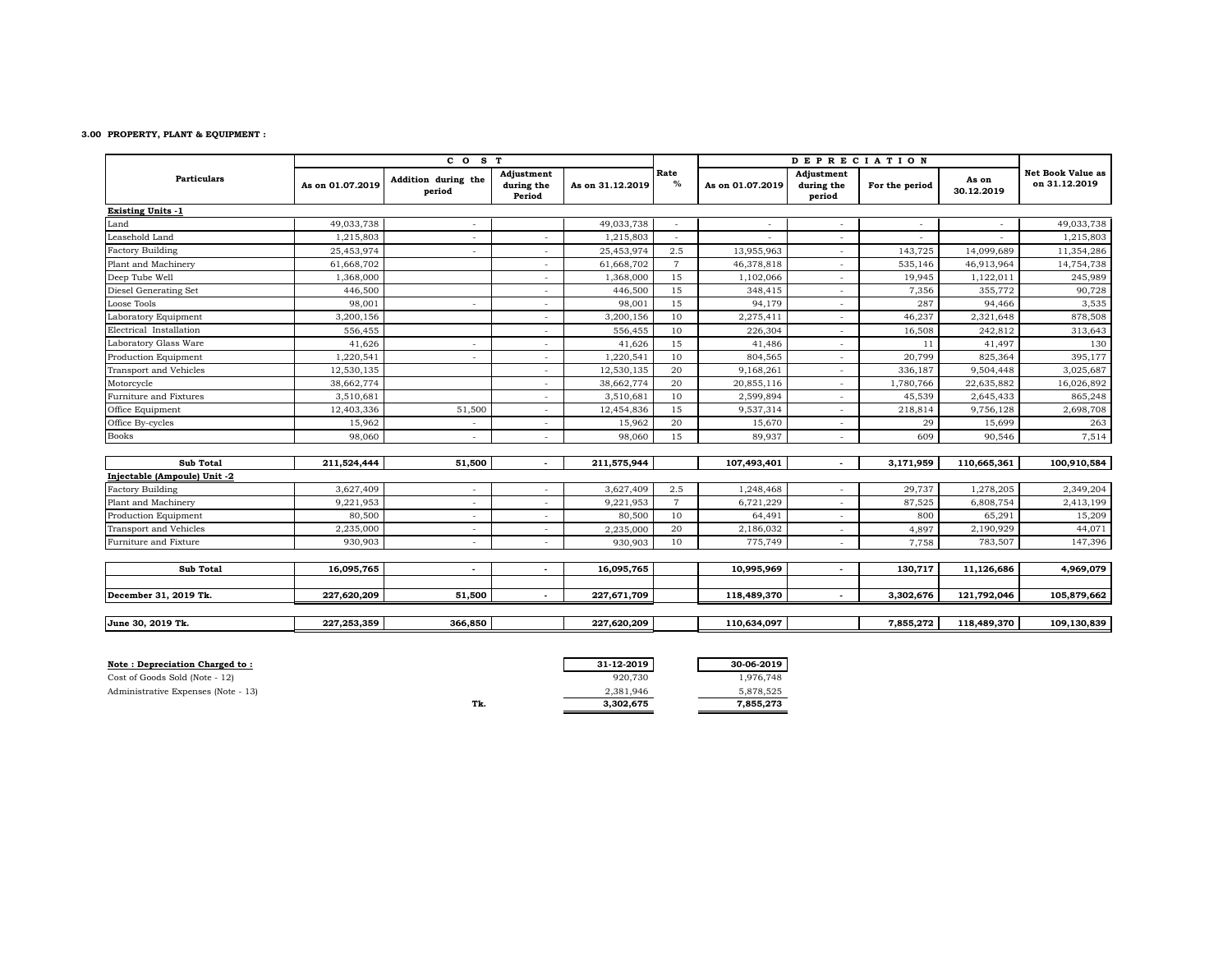Selected Notes to the Financial Statement (Un-audited) For the 2nd Quarter ended 31st December, 2019

#### **1.00 About the Company**

The Ambee Pharmaceuticals Limited (the "Company") was incorporated in Bangladesh as a Public Company on 4th February, 1976. It commenced commercial operation in 1978 and went for public issue of shares in 1986. The shares of the Company are listed in the Dhaka and Chittagong Stock Exchanges of Bangladesh.

The registered office of the Company is located at 184/1, Tejgaon I/A, Dhaka – 1208 and the manufacturing plant is located at same place at 184/1, Tejgaon I/A, Dhaka – 1208.

The Company has 09 Sales depots in all over the Bangladesh in different distrcts to keep the Company's Slaes, marketing, distribution and financial activities vibrant and dynamic. The principal activities of the Company were manufacturing of pharmaceuticals drugs and medicines and sales thereof.

#### **2.00 Basis of preparation of Financial Statements**

These Fnancial Statements should be read in conjuction with the Annual Financial Statements as on 30 June 2019, as they provide an update of previously reported information .

The accounting policies and presentation used are consistent with those used in the Annual Financial Statements. The Financial Statements have been prepared in accourdance with the International Financial Reporting Stansards (IFRSs). Where necessary, the comparative figures have been reclssified or extended from the previously reported interim Financial Statements to take into account any presentational changes made in the Annual Financial Statements or in these Interim Financial Statements.

The presentation of the Interim Financial Statements requires management to make estimates and assumptions that affect the reported amounts of revenues, expenses, assets and liabilities at the date of the Interim Financial Statements. If in the future such estimates and assumptions, which are based on management's best judjement at the date of Interim Financial statements, deviate from the actual, the original estimates and assumptions will be modified as appropriate in the period in which the circumstances change.

The company has no reportable operating segments as per IFRS-8. The company operates in a single product segment as such no segment reporting is felt necessary.

Figures have been rounded off to the nearest Taka.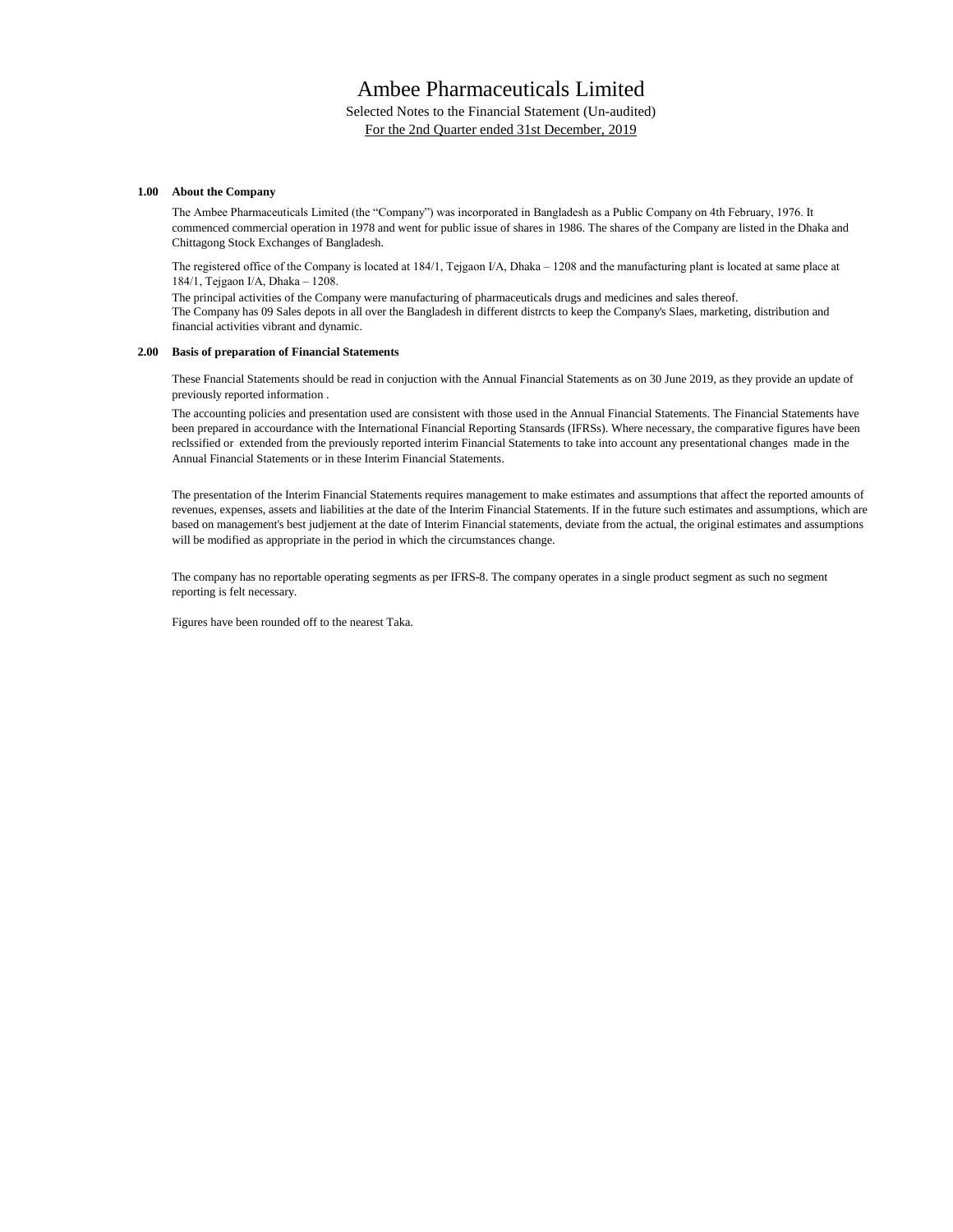| 4.00 | <b>Inventories</b>                                                         | As at 31st        | As at June        |
|------|----------------------------------------------------------------------------|-------------------|-------------------|
|      |                                                                            | Dec, 2019         | 30, 2019          |
|      | Raw & Packing materials                                                    |                   |                   |
|      | (including Work in Process, Promotional Materials & Materials in Transit)  | 79,860            | 78,053            |
|      | Finished goods                                                             | 66,235<br>146,095 | 66,475<br>144,528 |
|      |                                                                            |                   |                   |
| 5.00 | <b>Advances, Deposits and Pre-payments</b>                                 |                   |                   |
|      | a) Advances                                                                | 81,342            | 75,211            |
|      | b) Deposit and Prepayments                                                 | 2,888             | 3,503             |
|      |                                                                            | 84,230            | 78,714            |
|      | a) Advances                                                                |                   |                   |
|      | Advances to staff                                                          | 1,226             | 1,701             |
|      | <b>Advance Rent</b>                                                        | 341               | 341               |
|      | Income tax                                                                 | 47,817            | 44,358            |
|      | Against purchases and expenses<br>Associated Undertaking                   | 12,050<br>19,908  | 9,555             |
|      | Sub total                                                                  | 81,342            | 19,256<br>75,211  |
|      | b) Deposit and Prepayments                                                 |                   |                   |
|      | VAT deposit                                                                |                   | 1,334             |
|      | L/C Margin                                                                 | 1,551             | 832               |
|      | Guarantee Margin                                                           | 21                | 21                |
|      | Other Deposits                                                             | 1,291             | 1,291             |
|      | Pre-payments                                                               | 25                | 25                |
|      | Sub total                                                                  | 2.888             | 3,503             |
| 6.00 | <b>Cash &amp; Cash Equivalents</b>                                         |                   |                   |
|      | In hand                                                                    | 4,020             | 3,940             |
|      | At banks:                                                                  | 1,025             | 1,628             |
|      | In current account                                                         | 944               | 1,547             |
|      | In in-operative account                                                    | 81                | 81                |
|      |                                                                            | 5,045             | 5,568             |
|      |                                                                            |                   |                   |
| 7.00 | <b>Lease Finance</b>                                                       |                   |                   |
|      | A. Non-Current Portion                                                     | 1,045<br>1,045    | 1,800<br>1,800    |
|      |                                                                            |                   |                   |
|      | <b>B.</b> Current Position                                                 | 2,900             | 4,303             |
|      | <b>Lease Finance</b>                                                       | 2,900             | 4,303             |
|      |                                                                            |                   |                   |
|      | Loan from GSP Finance                                                      | 3,945             | 6,103             |
|      | Less: Current Portion of long term loan being payable within one year      | (2,900)<br>1,045  | (4,303)<br>1,800  |
|      | Gross Finance Lease-minimum lease liability                                |                   |                   |
|      | Within one year                                                            | 3,216             | 4,878             |
|      | After one year                                                             | 1,141             | 2,010             |
|      | Total                                                                      | 4,357             | 6,888             |
|      | Less: Future finance charges on finance lease liability                    |                   |                   |
|      | Present Value of Finance Lease liability                                   | 412<br>3,945      | 785<br>6,103      |
|      |                                                                            |                   |                   |
|      | This consist of as follows:                                                |                   |                   |
|      | Within one year                                                            | 2,900             | 4,303             |
|      | Within two to five years<br>Total Present Value of Finance Lease liability | 1,045<br>3,945    | 1,800<br>6,103    |
|      |                                                                            |                   |                   |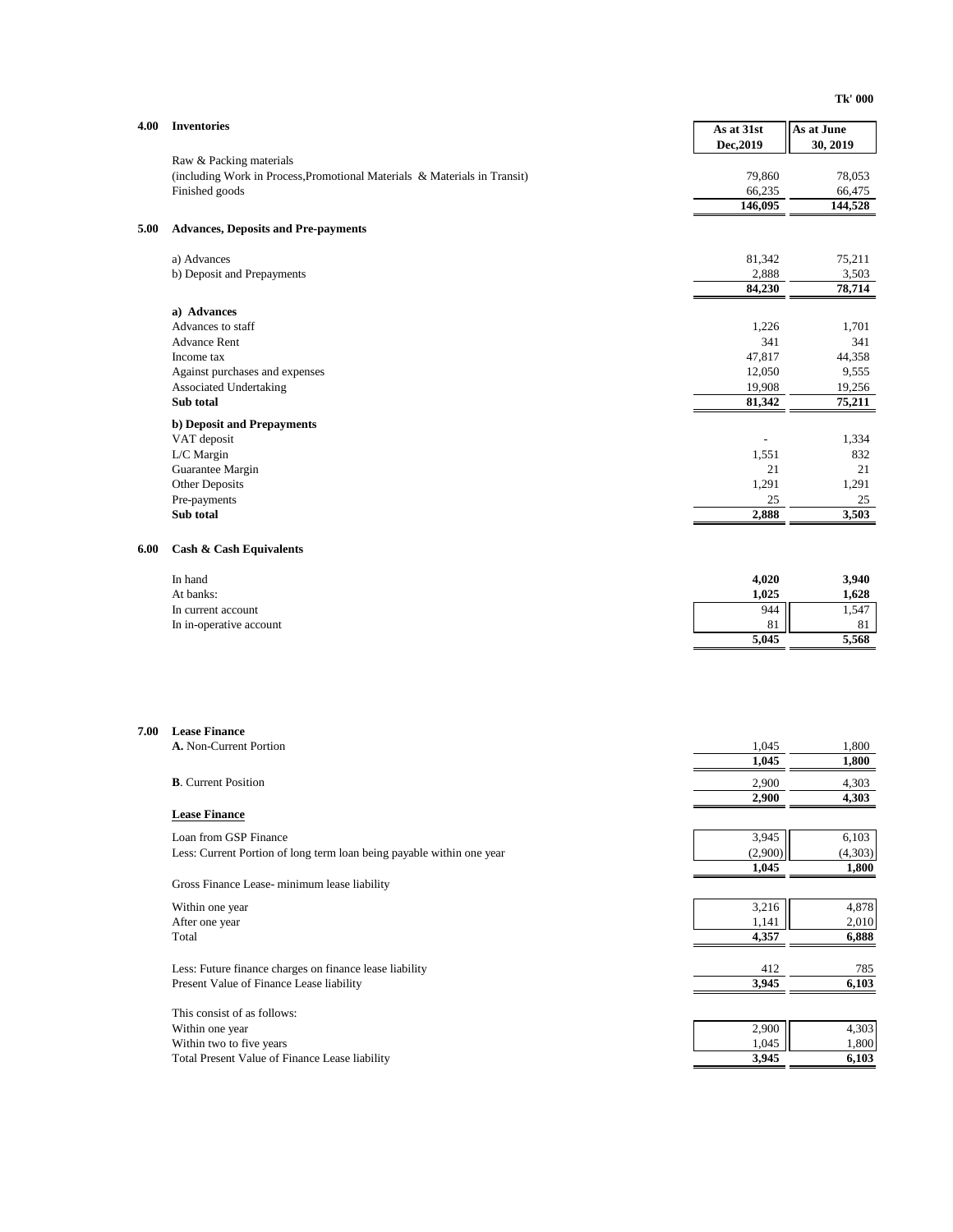### **08.00 Liabilities for Expenses**

Details of above balance are given below:

| <b>Accrued Expenses</b> | 10,923 | 10,849 |
|-------------------------|--------|--------|
| <b>Audit Fees</b>       | 403    | 403    |
|                         | 11.326 | 11.252 |

#### **09.00 Liabilities for other Finance**

Details of above balance are given below:

| Employees Income Tax               | 701     | 701     |
|------------------------------------|---------|---------|
| <b>Refund Warrant Payable</b>      | 13      | 13      |
| <b>Share Application Money</b>     |         |         |
| Vat Payable                        | 21,937  | 24,437  |
| Income Tax deduction from Supplier | 431     | 431     |
| Provident Fund Payable             | 1.916   | 1.916   |
| Loan from Mr. Aziz Mohammad Bhai   | 115.901 | 117,650 |
| <b>Interest Payable</b>            | 20,002  | 20,002  |
|                                    | 160.902 | 165.151 |

### **10.00 Provision for Income Tax**

| Opening Balance                       | 35.785 | 37,525  |
|---------------------------------------|--------|---------|
| Provision for the Period              | 1.216  | 3.846   |
| Adjustment for the year 2012 and 2014 |        | (5,586) |
|                                       | 37.001 | 35.785  |

### **11.00 Workers Profit Participation Fund (WPPF)**

| Opening Balance                             | 7,778                    | 6,719 |
|---------------------------------------------|--------------------------|-------|
| Provision for the Period                    | 138                      | 690   |
| Interest during the Period                  | 544                      | 940   |
| Less: Adjustment/ payment during the Period | $\overline{\phantom{0}}$ | (571) |
|                                             | 8,460                    | 7.778 |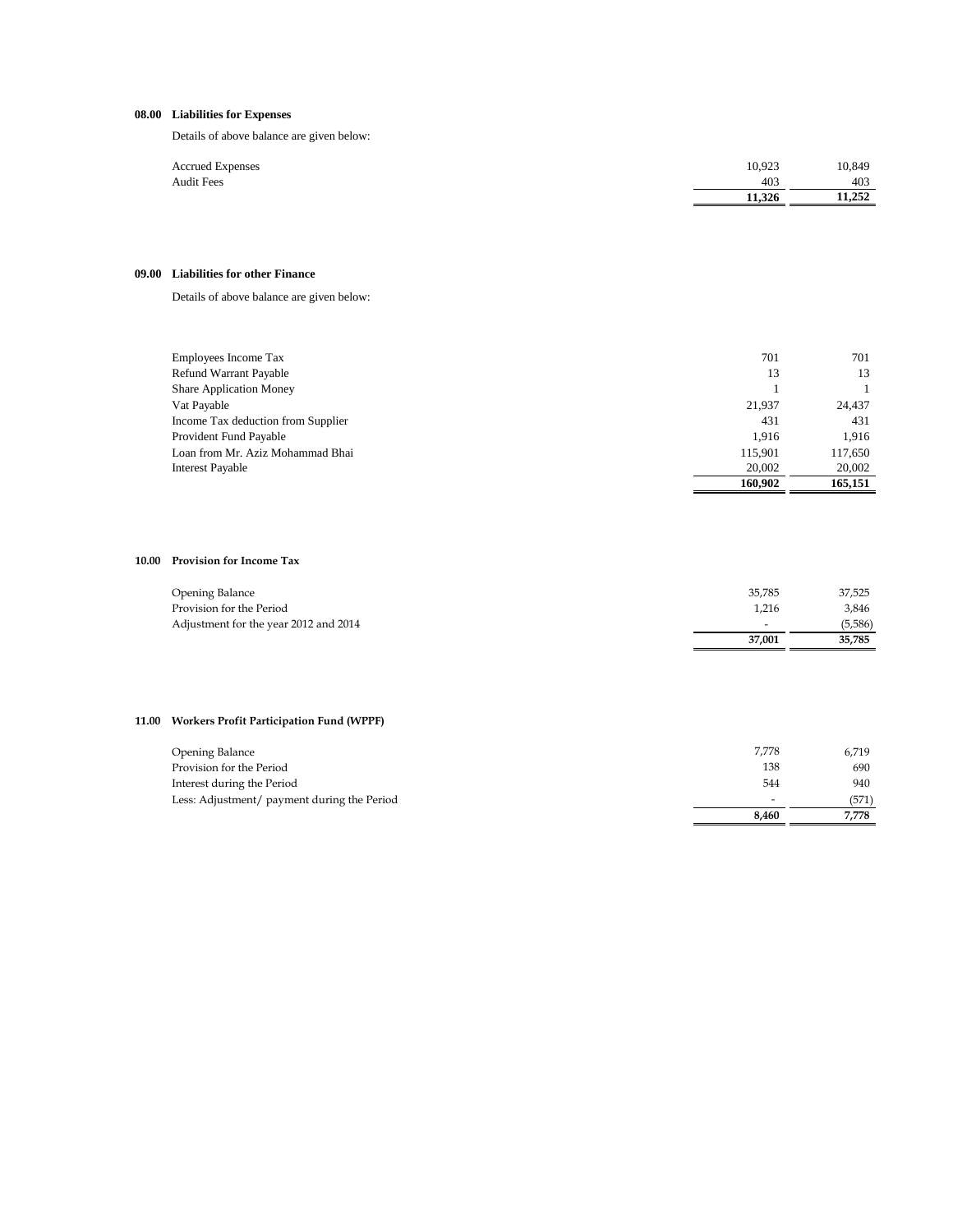|              |                                                                                                                                                                                      | Tk' 000                                                                   |                                                                           |
|--------------|--------------------------------------------------------------------------------------------------------------------------------------------------------------------------------------|---------------------------------------------------------------------------|---------------------------------------------------------------------------|
|              |                                                                                                                                                                                      | 2nd Ouarter<br>ended 31st Dec.<br>2019                                    | 2nd Quarter<br>ended 31st Dec,<br>2018                                    |
| 12.00        | <b>Cost of Goods Sold</b>                                                                                                                                                            |                                                                           |                                                                           |
|              | Materials<br>Factory Overhead<br>Depreciation                                                                                                                                        | 68,220<br>13,810<br>921                                                   | 70,020<br>14,342<br>988                                                   |
|              |                                                                                                                                                                                      | 82,951                                                                    | 85,350                                                                    |
| 13.00        | <b>Adiministrative Expenses.</b>                                                                                                                                                     |                                                                           |                                                                           |
|              | Salary and allowances<br>Travelling & Conveyance<br>Electricity, Gas and Water<br>Repairs and maintenance<br>Legal and professional & AGM expenses<br>Depreciation<br>Other Expenses | 7,860<br>480<br>895<br>448<br>255<br>2,382<br>616                         | 7,421<br>456<br>892<br>405<br>250<br>2,948<br>320                         |
|              |                                                                                                                                                                                      | 12,936                                                                    | 12,692                                                                    |
| 14.00        | Selling, Distribution & Marketing Expenses.                                                                                                                                          |                                                                           |                                                                           |
|              | Salary and allowances<br>Rent, rates and taxes<br>Conveyance<br>Repairs and maintenance<br>Electricity, Gas and Water<br>Delivery expenses<br>Free Sample<br>Other Expenses          | 43,435<br>2,368<br>3,875<br>772<br>940<br>9,065<br>1,778<br>973<br>63,206 | 45,949<br>2,360<br>3,950<br>756<br>936<br>9,260<br>1,870<br>950<br>66,031 |
| 15.00        | Earning Per Share (EPS).                                                                                                                                                             |                                                                           |                                                                           |
|              | This is made up as follows:                                                                                                                                                          |                                                                           |                                                                           |
|              | Earning attributable to the Ordinary Shareholders (Net profit after tax)<br>Weighted average number of Ordinary shares outstanding during the period                                 | 3,916<br>2,400<br>1.63                                                    | 4,059<br>2,400<br>1.69                                                    |
|              | Earning Per Share (EPS) decreased due to decrease of Sales in this 6 months.                                                                                                         |                                                                           |                                                                           |
| <b>16.00</b> | Net Operating Cash Flow Per Share (NOCFPS).                                                                                                                                          |                                                                           |                                                                           |
|              | Cash flows from net operating activities as per Statement of Cash flows<br>Weighted average number of Ordinary shares outstanding during the period                                  | 161<br>2,400<br>0.07                                                      | 13,578<br>2,400<br>5.66                                                   |
|              |                                                                                                                                                                                      |                                                                           |                                                                           |

Net Operating Cash Flow Per Share (NOCFPS) decrease due to decerease of collection from turnover & increase of payment for cost and expenses for the 2nd quarter ended 31st December 2019 than comparative period.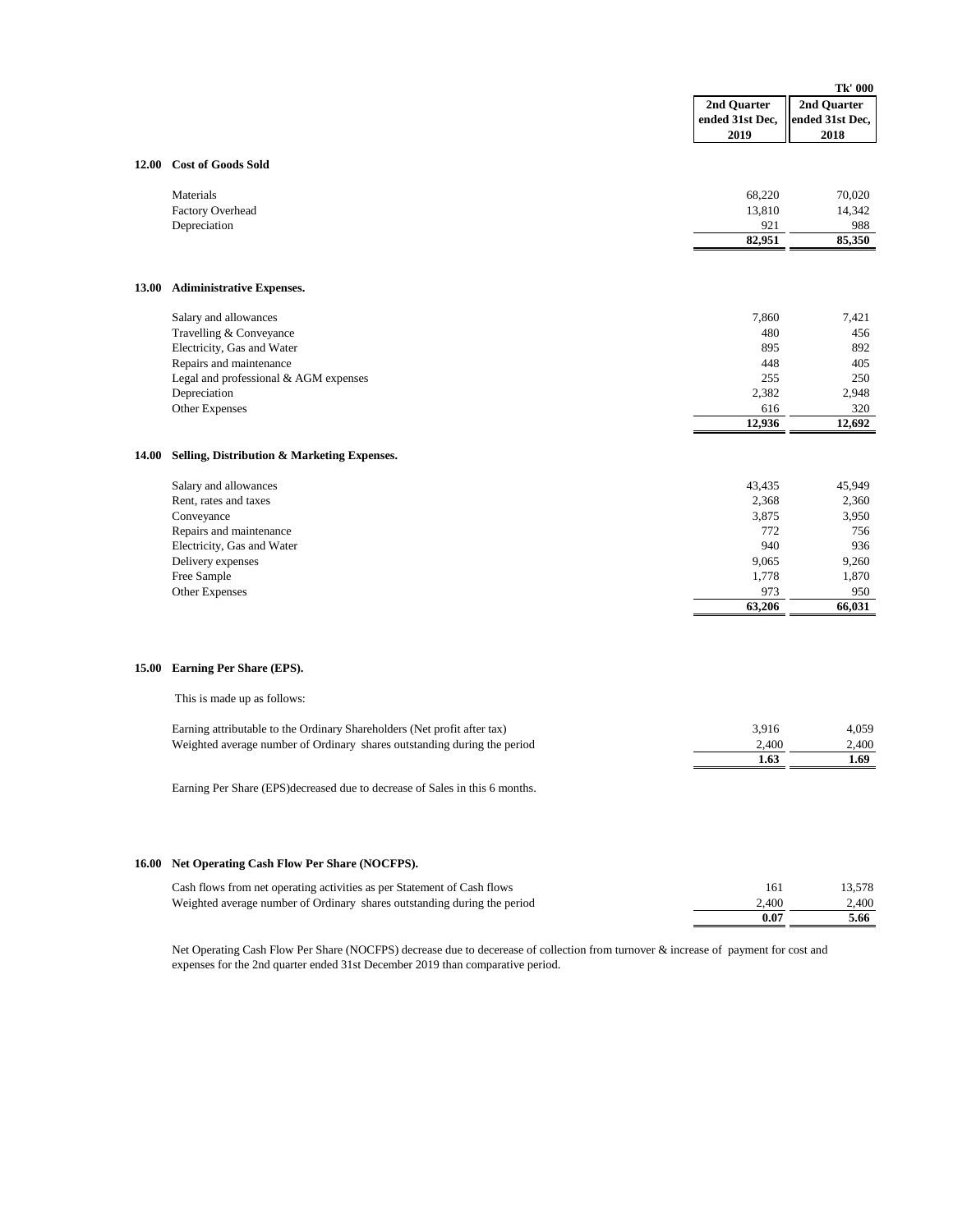#### **17.00 Key Management Personnel Compensation.**

During the Period , the amount of compensation paid to Key Management Personnel including Board of Directors is as under ( As Para 17 of IAS 24 Related Party Disclosures):

| Short Term Employee Benefits | 7.862 | 7,791                    |
|------------------------------|-------|--------------------------|
| Post-Employment Benefits     |       | $\overline{\phantom{a}}$ |
| Other Long-Term Benefits     |       |                          |
| <b>Termination Benefits</b>  |       |                          |
| Others                       |       |                          |
|                              | 7.862 | 7.791                    |
|                              |       |                          |

There is no other benefits provided by the company to it's employees other than a contributory Provident Fund Scheme.

#### **18.00 Related Party Transactions - Disclosure under IAS 24 "Related Party Disclosure"**

The Company has entered into transactions with other entities that fall within the definition of related party as contained in IAS-24 "Related Party Disclosures". The Company opines that terms of related party transactions do not significantly differ from those that could have been obtained from third parties. Total transactions of the significant related parties as at 31 December 2019 were as follows:

| <b>Name of the Party</b>             | Relationship  | Nature of<br>Transaction                        | Opening<br><b>Balance</b> | <b>Addition</b><br>during the<br>Period | Adjustment<br>during the<br>Period | <b>Closing</b><br><b>Balance</b> |
|--------------------------------------|---------------|-------------------------------------------------|---------------------------|-----------------------------------------|------------------------------------|----------------------------------|
| Aziz Mohammad Bhai                   | Chairman      | Inter company<br>Loan/<br>Receivable            | 117,650                   |                                         | 1,749                              | 115,901                          |
| Olympic Industries<br>Limited        | Group Concern | Inter company<br>L <sub>oan</sub><br>Receivable | 1,086                     |                                         |                                    | 1,086                            |
| <b>Bengal Steel Works</b><br>Limited | Group Concern | Inter company<br>L <sub>oan</sub><br>Receivable | 19,159                    | 652                                     |                                    | 19,811                           |
| Ambee Films Limited                  | Group Concern | Inter company<br>Loan/<br>Receivable            | 98                        |                                         | $\overline{\phantom{a}}$           | 98                               |
| <b>Total</b>                         |               |                                                 | 137,993                   | 652                                     | 1.749                              | 136,896                          |

#### **19.00 Computation of Deferred Tax**

| <b>Particulars</b>                           | As at 31st<br>Dec, 2019 | As at 31st<br>Dec, 2018 |
|----------------------------------------------|-------------------------|-------------------------|
| Carraying value of depreciable fixed assets  | 56,846                  | 64,006                  |
| Tax base Value                               | (26, 783)               | (34,916)                |
| Net taxable temporary difference-Liabilities | 30,063                  | 29,090                  |
| Tax Rate                                     | 25%                     | 25%                     |
| Deferred Tax Liability - Closing             | 7,516                   | 7,272                   |
| Deferred Tax Liability-Opening               | 7,662                   | 7,354                   |
| Deferred Tax Assets for the Period           | (146)                   | (82)                    |